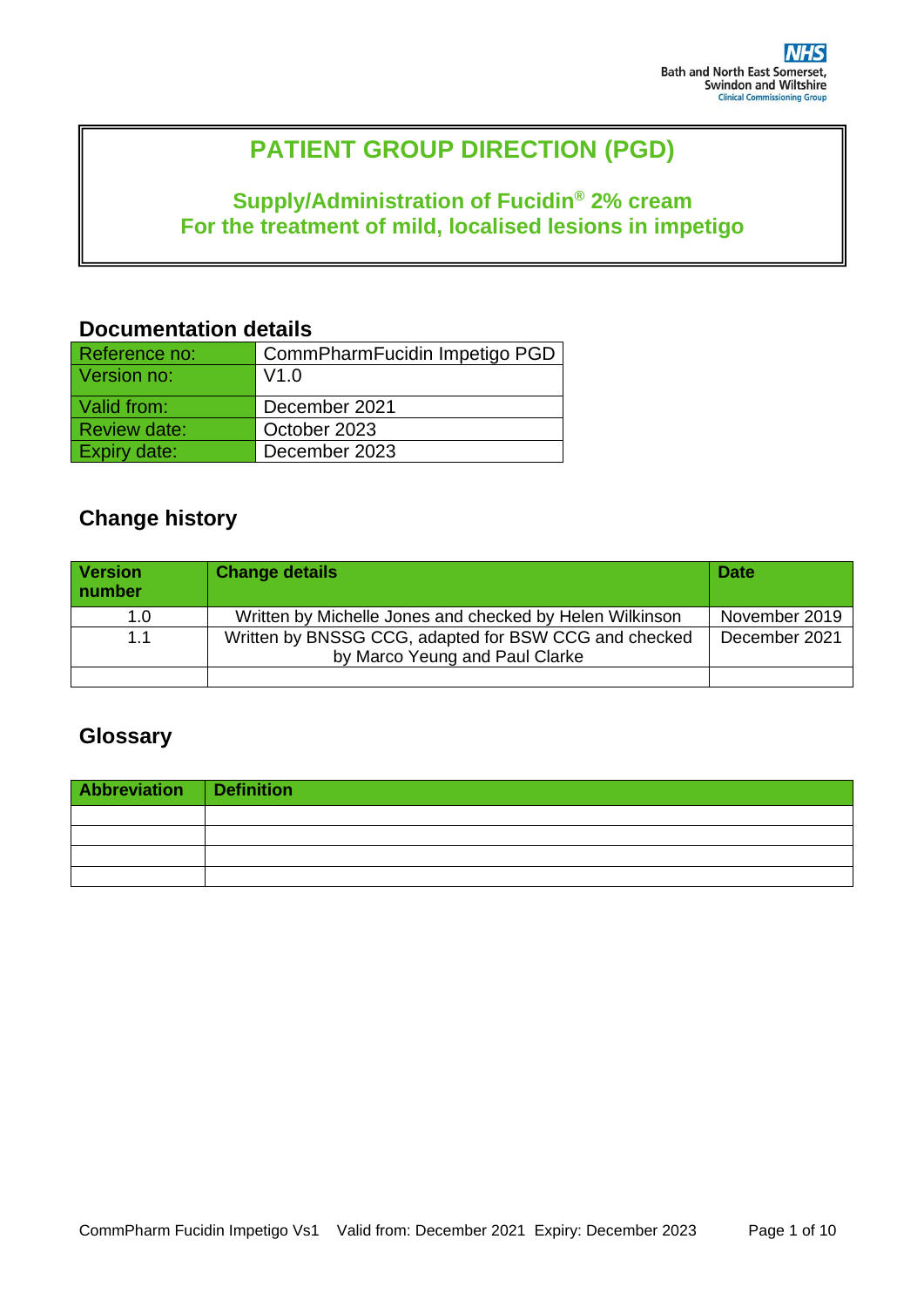### **1. PGD template development**

| Developed by:                                                         | <b>Name</b>                                                                      | <b>Signature</b> | <b>Date</b> |
|-----------------------------------------------------------------------|----------------------------------------------------------------------------------|------------------|-------------|
| <b>Pharmacist</b>                                                     | Michelle Jones, Senior Medicines<br><b>Optimisation Pharmacist, BNSSG</b><br>CCG | fones            | 10.02.2020  |
| <b>Doctor</b>                                                         | Dr Shaba Nabi, GP Prescribing lead,<br><b>BNSSG CCG</b>                          |                  | 13.02.2020  |
| <b>Registered</b><br>Professional<br>representing users<br>of the PGD | Helen Wilkinson, Principal Medicines<br>Optimisation Pharmacist, BNSSG<br>CCG    |                  | 12.02.2020  |

### **PGD Working Group Membership**

| <b>Name</b>            | <b>Designation</b>                                            |
|------------------------|---------------------------------------------------------------|
| <b>Helen Wilkinson</b> | <b>Principal Medicines Optimisation Pharmacist, BNSSG CCG</b> |
| Elizabeth Jonas        | Senior Medicines Optimisation Pharmacist, BNSSG CCG           |
| Michelle Jones         | Senior Medicines Optimisation Pharmacist, BNSSG CCG           |
| <b>Judith Poulton</b>  | <b>Pharmacist, Avon Local Pharmaceutical Committee</b>        |
| Dr Shaba Nabi          | GP Prescribing Lead, BNSSG CCG                                |
| <b>Richard Brown</b>   | Pharmacist, Avon Local Pharmaceutical Committee               |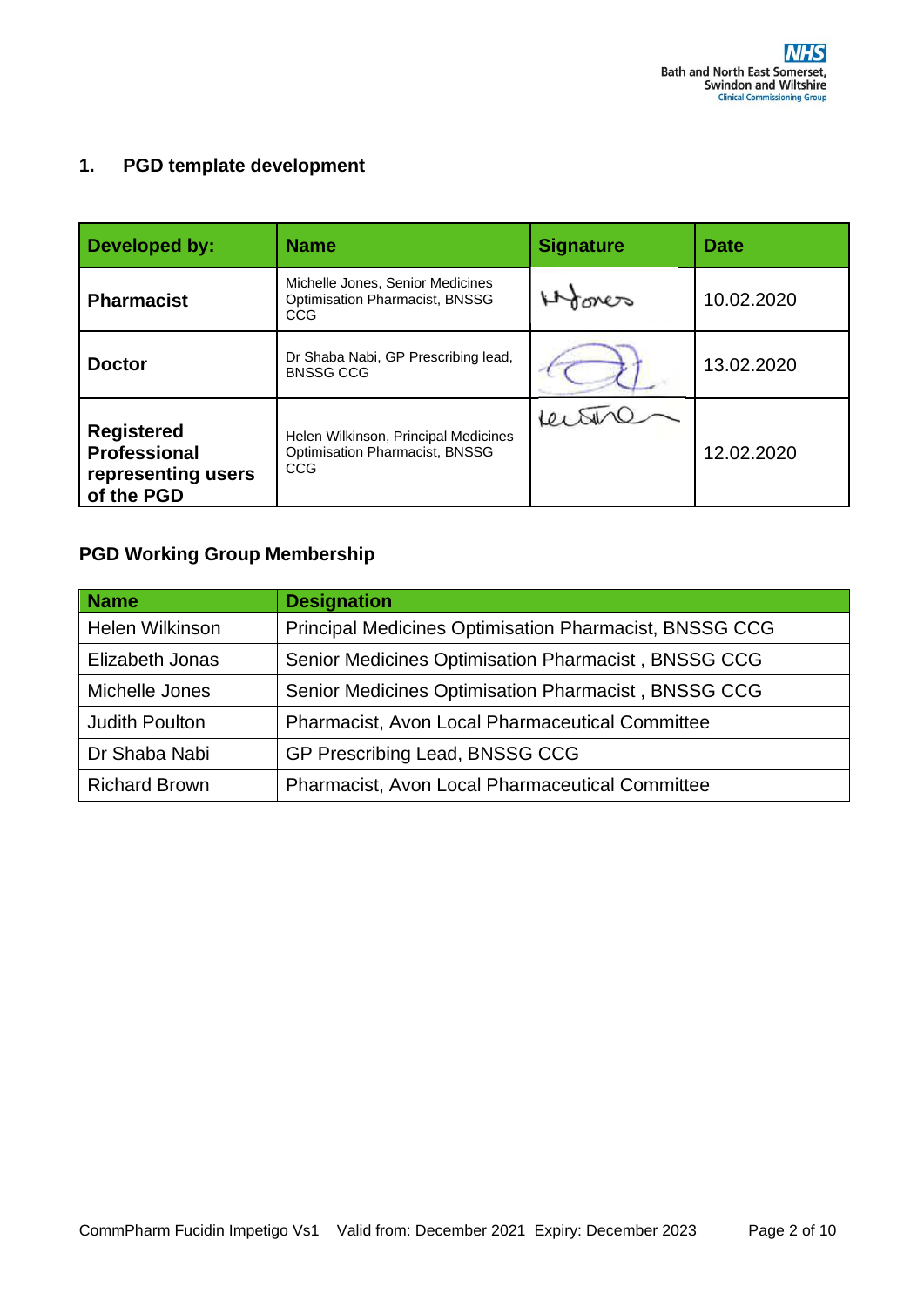*2.* **Organisational authorisations** *(may require amendment depending on how the service using the PGD is being commissioned/the organisation who is responsible for authorising the PGD – not all fields may be applicable)* 

The PGD is not legally valid until it has had the relevant organisational authorisation.

It is the responsibility of the organisation that has legal authority to authorise the PGD, to ensure that all legal and governance requirements are met. The authorising body accepts governance responsibility for the appropriate use of the PGD.

**Bath and North East Somerset, Swindon and Wiltshire CCG** authorises this PGD for use by the services or providers listed below:

**Authorised for use by the following organisation and/or services**

Community pharmacies contracted to provide the BSW CCG Community Pharmacy PGD service for minor ailments.

**Limitations to authorisation**

None

| <b>Senior Doctor</b>            |                 |            |             |
|---------------------------------|-----------------|------------|-------------|
| <b>Role</b>                     | <b>Name</b>     | Sign       | <b>Date</b> |
| <b>Medical Director BSW CCG</b> | Dr Ruth Grabham | Can graman | 08.12.21    |

| <b>Senior Pharmacist</b>                                       |                    |             |             |
|----------------------------------------------------------------|--------------------|-------------|-------------|
| Role                                                           | <b>Name</b>        | <b>Sign</b> | <b>Date</b> |
| <b>Associate Director (Medicines</b><br>Optimisation), BSW CCG | <b>Paul Clarke</b> | P. Chal.    | 02.12.21    |

| <b>Organisational approval (legal requirement)</b>   |             |                     |             |
|------------------------------------------------------|-------------|---------------------|-------------|
| <b>Role</b>                                          | <b>Name</b> | Sign                | <b>Date</b> |
| <b>Director (Medicines</b><br>Optimisation), BSW CCG | Nadine Fox  | <b>CONSTRUCTION</b> | 02.12.21    |

Local enquiries regarding the use of this PGD may be directed to [bswccg.prescribing@nhs.net](mailto:bswccg.prescribing@nhs.net)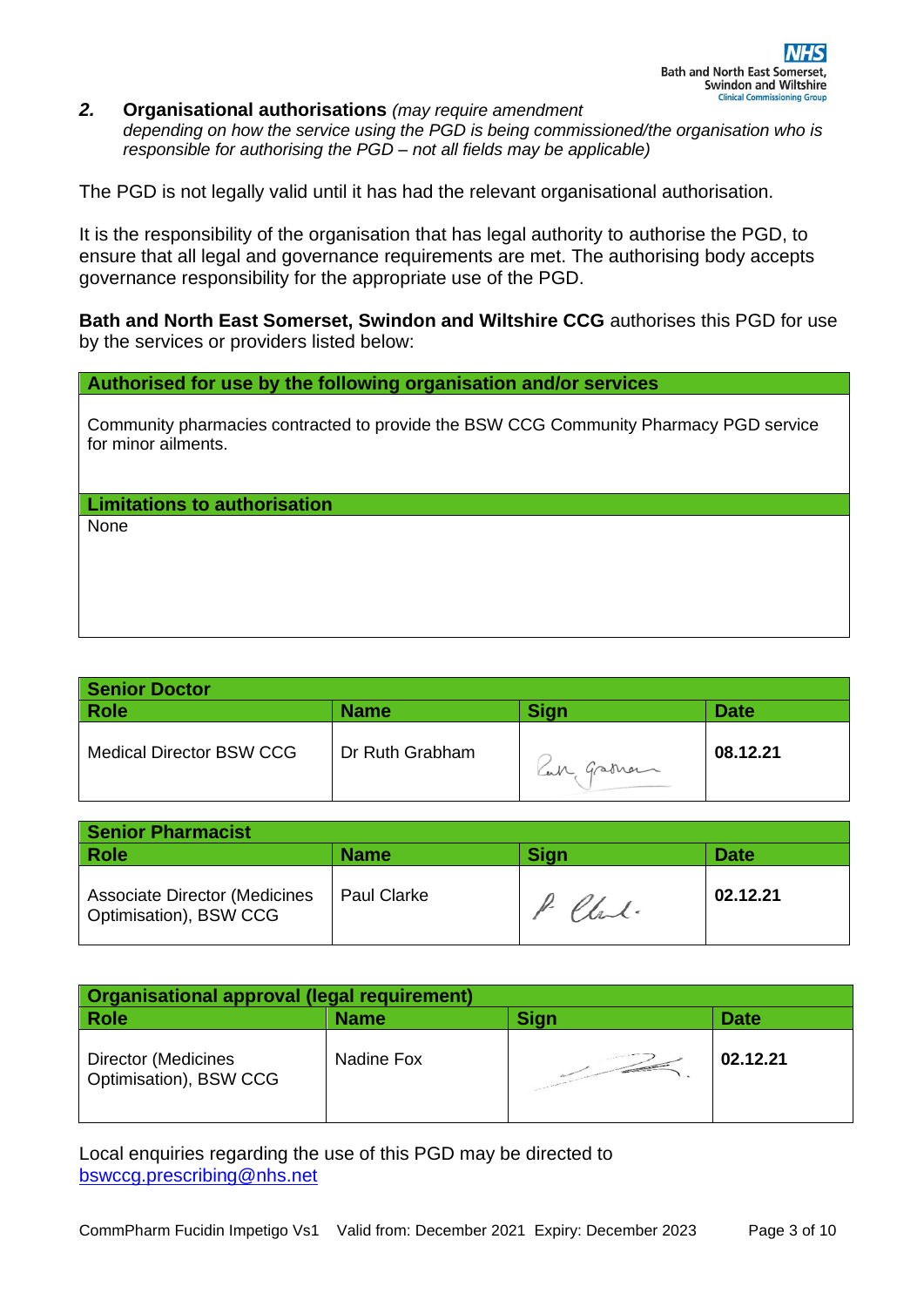Section 7 provides a registered health professional authorisation sheet. Individual professionals must be authorised by name to work to this PGD. Alternative authorisation sheets/templates may be used where appropriate in accordance with local policy.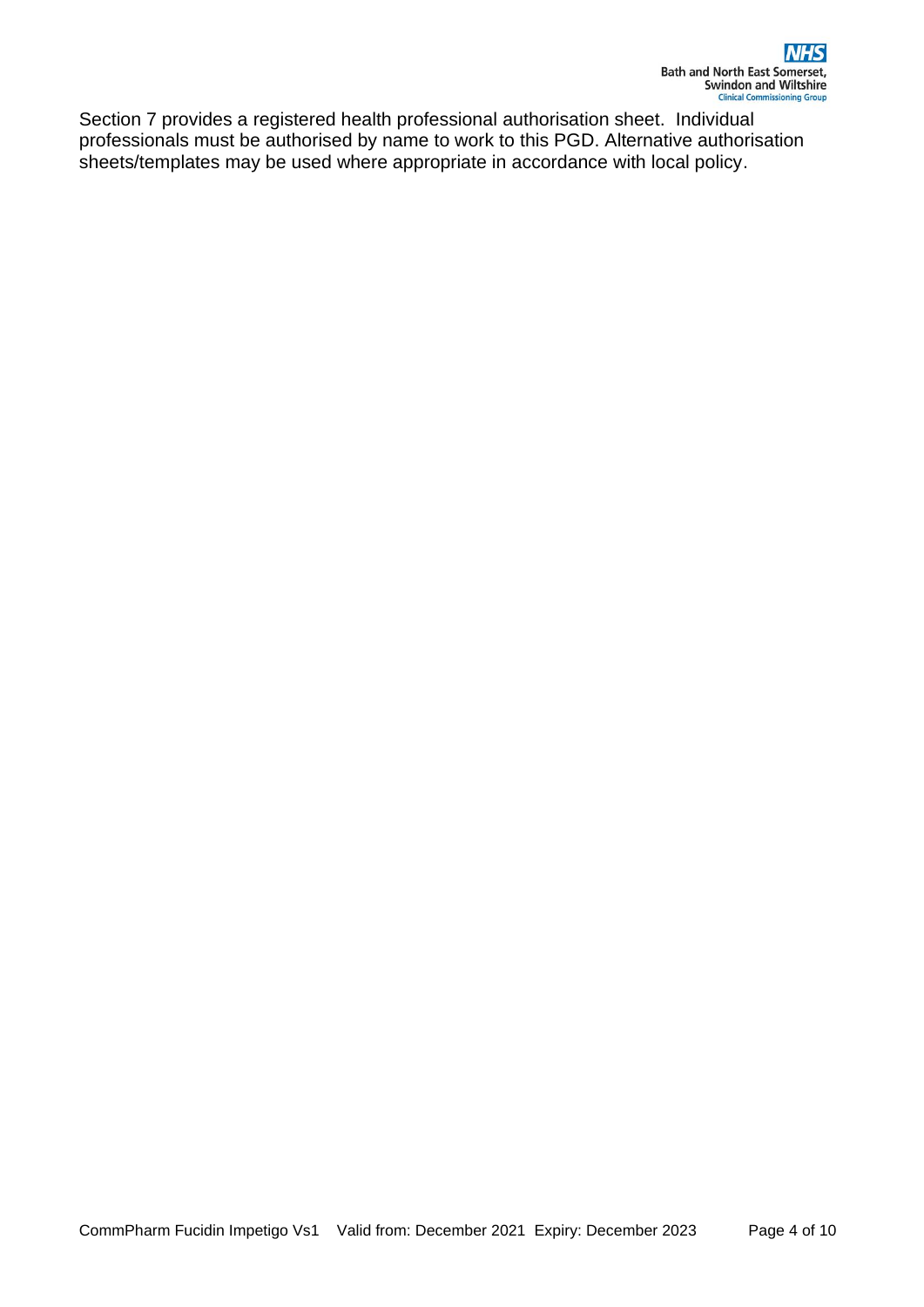#### **3. Characteristics of staff**

| <b>Qualifications and</b><br>professional registration      | Pharmacists registered with the General Pharmaceutical Council<br>(GPhC)                                                                                                                                                                                                                                                                                                                                                                                                                                                                                                                                                                                                                                                                                                                                                                                                                                                                                                                                                                                                                                       |
|-------------------------------------------------------------|----------------------------------------------------------------------------------------------------------------------------------------------------------------------------------------------------------------------------------------------------------------------------------------------------------------------------------------------------------------------------------------------------------------------------------------------------------------------------------------------------------------------------------------------------------------------------------------------------------------------------------------------------------------------------------------------------------------------------------------------------------------------------------------------------------------------------------------------------------------------------------------------------------------------------------------------------------------------------------------------------------------------------------------------------------------------------------------------------------------|
| <b>Initial training</b>                                     | must be authorised by name as an approved practitioner under<br>$\bullet$<br>the current terms of this Patient Group Direction before working<br>to it<br>Has undertaken appropriate training and declared themselves<br>assessed competent to carry out clinical assessment of patient<br>leading to diagnosis that requires treatment according to the<br>indications listed in this PGD<br>must have undertaken appropriate training for working under<br>$\bullet$<br>PGDs for supply/administration of medicines<br>must be competent in the use of PGDs (see NICE Competency<br>framework for health professionals using patient group<br>directions)<br>must have access to the Patient Group Direction and<br>associated online resource<br>should fulfil any additional requirements defined by local policy<br>The registered healthcare professional authorised to operate<br>under this PGD must have undertaken appropriate training and<br>successfully completed the declaration of competence to<br>undertake clinical assessment of patient leading to diagnosis of<br>the conditions listed. |
| <b>Competency assessment</b><br><b>Ongoing training and</b> | Complete the self-declaration for this PGD on PharmOutcomes<br>Staff operating under this PGD are encouraged to review their<br>competency using the NICE Competency Framework for health<br>professionals using patient group directions<br>Individuals operating under this PGD are personally responsible<br>for ensuring they remain up to date with the use of all medicines<br>included in the PGD - if any training needs are identified these<br>should be discussed with the senior individual responsible for<br>authorising individuals to act under the PGD and further<br>training provided as required.<br>Practitioners must ensure they are up to date with relevant issues                                                                                                                                                                                                                                                                                                                                                                                                                    |
| competency                                                  | and clinical skills relating to this PGD and should be aware of any<br>change to the recommendations for the medicines listed. It is the<br>responsibility of the individual to keep up-to-date with Continued<br>Professional Development (CPD).<br>The decision to supply any medication rests with the individual registered health                                                                                                                                                                                                                                                                                                                                                                                                                                                                                                                                                                                                                                                                                                                                                                         |
|                                                             | professional who must abide by the PGD and any associated organisation policies.                                                                                                                                                                                                                                                                                                                                                                                                                                                                                                                                                                                                                                                                                                                                                                                                                                                                                                                                                                                                                               |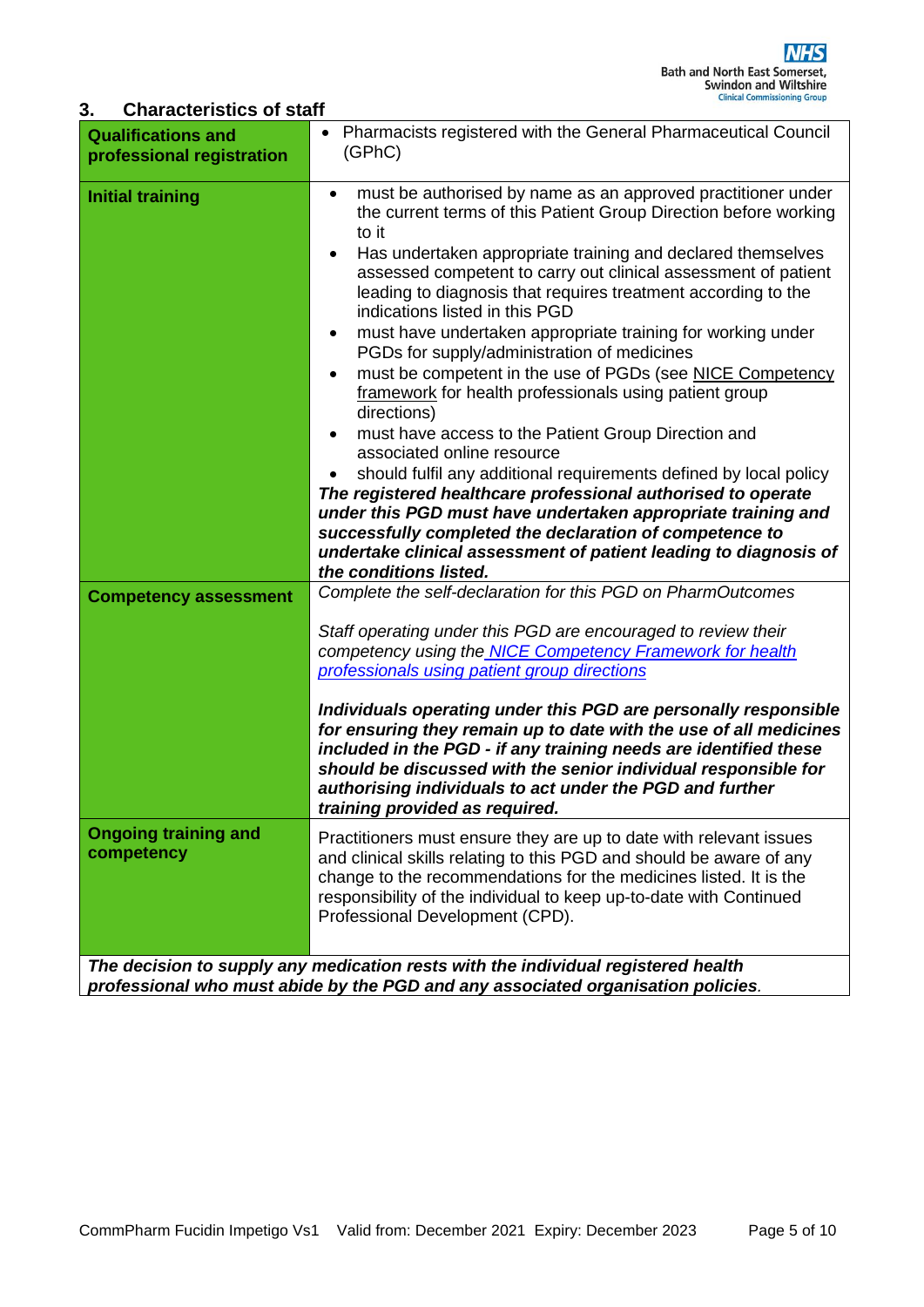# **4. Clinical condition or situation to which this PGD applies**

| <b>Clinical condition or</b><br>situation to which this<br><b>PGD applies</b> | Mild, localised non-bullous lesions of impetigo in children aged<br>2 years and over and adults                                                                                                                                                                                                                                                                                                                                                                                                                                                                                                                                                                                                                                                                                                                                                                                                                                                                                                                                             |
|-------------------------------------------------------------------------------|---------------------------------------------------------------------------------------------------------------------------------------------------------------------------------------------------------------------------------------------------------------------------------------------------------------------------------------------------------------------------------------------------------------------------------------------------------------------------------------------------------------------------------------------------------------------------------------------------------------------------------------------------------------------------------------------------------------------------------------------------------------------------------------------------------------------------------------------------------------------------------------------------------------------------------------------------------------------------------------------------------------------------------------------|
| <b>Criteria for inclusion</b>                                                 | Adults and children over 2 years of age with mild, localised non-<br>$\bullet$<br>bullous lesions of impetigo or widespread impetigo with a<br>decision to treat with topical antibiotic.<br>Second-line topical agent when the recommended first line<br>$\bullet$<br>topical hydrogen peroxide 1% cream (Crystacide) if unsuitable or<br>ineffective. Crystacide is available to purchase via OTC<br>Valid informed consent<br>$\bullet$<br>Children under 16 should demonstrate competence under Lord<br>Fraser rules, or consent for treatment must be given by an adult<br>with parental responsibility                                                                                                                                                                                                                                                                                                                                                                                                                                |
| <b>Criteria for exclusion</b>                                                 | No valid informed consent<br>$\bullet$<br>Under 2 years old<br>$\bullet$<br><b>Red flags</b><br>$\bullet$<br>Signs of Sepsis - refer immediately<br>Has significant lymphoedema (gross swelling of the limb)<br><b>Cellulitis</b><br>Staphylococcal scalded skin syndrome.<br>Lymphangitis.<br>Osteomyelitis and septic arthritis.<br>Scarlet fever, urticaria and erythema multiforme (following<br>۰<br>streptococcal infection)<br>Patients who are immuno-compromised<br>Acute glomerulonephritis (following streptococcal impetigo).<br>Previous course of Fucidin <sup>®</sup> for the same episode (consider<br>$\bullet$<br>flucloxacillin PGD) Note do not offer combination treatment with a<br>topical and oral antibiotic to treat impetigo<br>Hypersensitivity to the active substance or to any of the<br>٠<br>excipients<br>Multiple skin site locations - consider oral treatment<br>$\bullet$<br>Bullous impetigo (requires referral for differential diagnosis)<br>$\bullet$<br>Known colonization with MRSA<br>$\bullet$ |
| <b>Cautions including any</b><br>relevant action to be<br>taken               | Fucidin <sup>®</sup> cream contains butylhydroxyanisole, cetyl alcohol and<br>$\bullet$<br>potassium sorbate. These excipients may cause local skin<br>reactions (e.g. contact dermatitis). Butylhydroxyanisole may also<br>cause irritation to the eyes and mucous membranes. Fucidin <sup>®</sup><br>cream should therefore be used with care when applied in the<br>proximity of the eyes.<br>Topical Fucidin <sup>®</sup> can be used during breast-feeding but it is<br>$\bullet$<br>recommended to avoid applying topical Fucidin® on the breast.                                                                                                                                                                                                                                                                                                                                                                                                                                                                                     |
| imagesAction to be taken<br>if the patient is excluded                        | Record reasons for exclusion and any action(s) taken in patient<br>$\bullet$<br>notes<br>Document advice given and the decision reached<br>٠<br>Advise patient on alternative treatment.                                                                                                                                                                                                                                                                                                                                                                                                                                                                                                                                                                                                                                                                                                                                                                                                                                                    |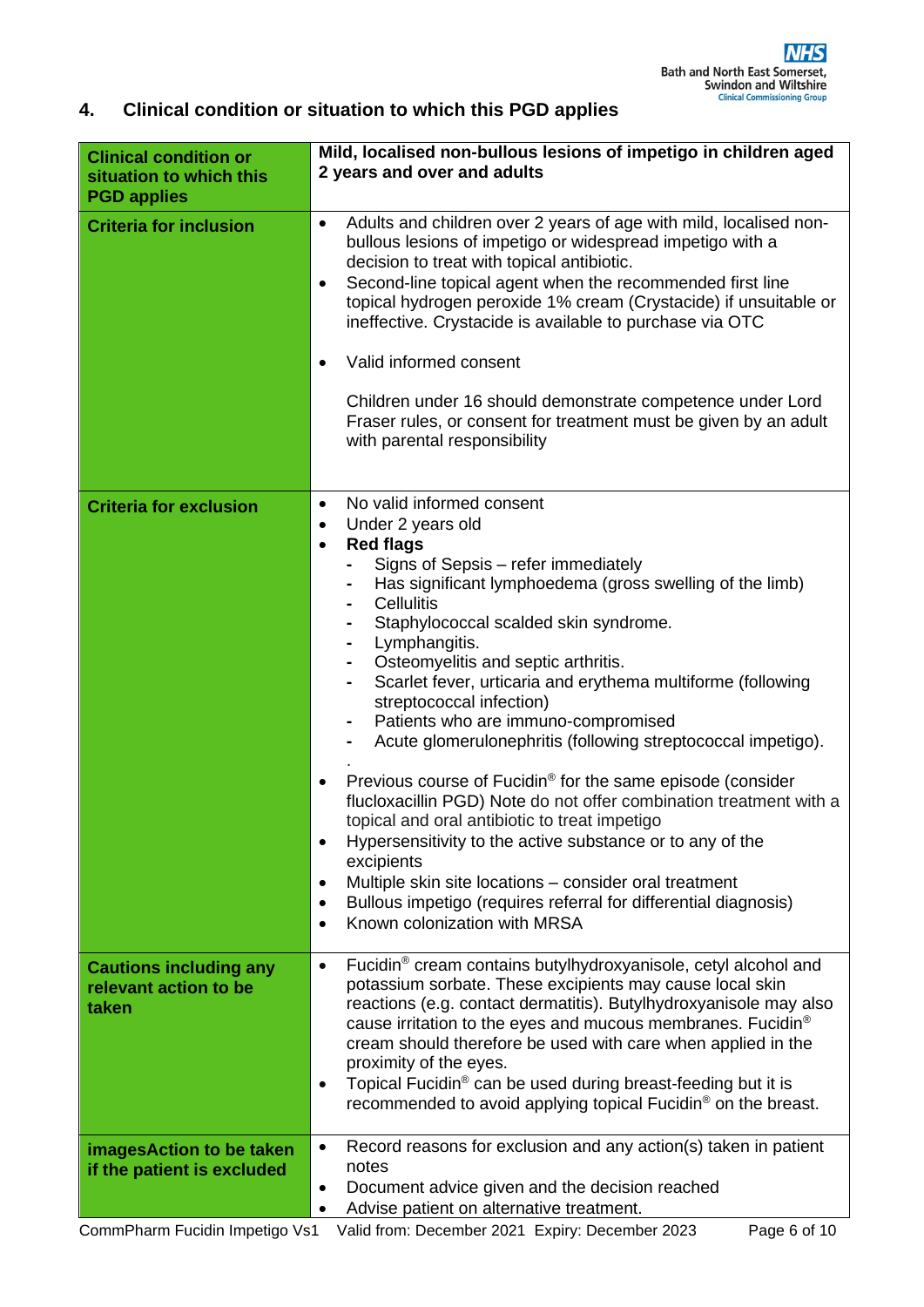|                                                                     | Refer to a GP if appropriate<br>$\bullet$                                                                                                                                                                                                   |
|---------------------------------------------------------------------|---------------------------------------------------------------------------------------------------------------------------------------------------------------------------------------------------------------------------------------------|
| Action to be taken if the<br>patient or carer declines<br>treatment | Record reasons for decline and any action(s) taken in patient<br>$\bullet$<br>notes<br>Advise patient on alternative treatment.<br>Document advice given and the decision reached<br>$\bullet$<br>Refer to a GP if appropriate<br>$\bullet$ |
| <b>Arrangements for referral</b><br>for medical advice              | Clinical information should be sent to the patient's GP in<br>$\bullet$<br>accordance with local protocols                                                                                                                                  |

# **5. Description of treatment**

| Name, strength &<br>formulation of drug | Fucidin <sup>®</sup> 2% Cream                                                                                                                                                                                                     |
|-----------------------------------------|-----------------------------------------------------------------------------------------------------------------------------------------------------------------------------------------------------------------------------------|
| <b>Legal category</b>                   | Prescription-only medicine (POM)                                                                                                                                                                                                  |
| Route / method of<br>administration     | <b>TOPICALLY</b>                                                                                                                                                                                                                  |
| Dose and frequency of<br>administration | Apply three times a day                                                                                                                                                                                                           |
| <b>Duration of treatment</b>            | FIVE days                                                                                                                                                                                                                         |
| <b>Quantity to be supplied</b>          | Supply 1x15g Fucidin <sup>®</sup> Cream                                                                                                                                                                                           |
|                                         | Containers should be marked with the length of course. Ensure<br>appropriately labelled with the patient's name, date and Pharmacy<br>contact details.                                                                            |
| <b>Storage</b>                          | Stock must be stored in conditions in line with SPC, which is<br>available from the electronic Medicines Compendium website:<br>www.medicines.org.uk<br>Do not store above 25°C.                                                  |
| <b>Drug interactions</b>                | Interactions with systemically administered medicinal products are<br>considered minimal as the systemic absorption of topical Fucidin is<br>negligible.                                                                          |
|                                         | A detailed list of drug interactions is available in the SPC, which<br>is available from the electronic Medicines Compendium<br>website: www.medicines.org.uk                                                                     |
| <b>Identification &amp;</b>             | Side effects are usually mild and transient                                                                                                                                                                                       |
| management of adverse<br>reactions      | Uncommon<br>$\bullet$<br>Dermatitis, rash, pruritus, erythema, application site pain or<br>$\circ$<br>irritation<br>Rare<br>$\bullet$<br>Hypersensitivity, conjunctivitis, angioedema, urticarial, blister<br>O                   |
|                                         | Use the Yellow Card System to report unexpected adverse drug<br>reactions directly to the CSM. Guidance on the use of the Yellow<br>Card System and Yellow Cards are available in the current BNF or<br>via www.yellowcard.gov.uk |
|                                         | A detailed list of adverse reactions is available in the SPC,<br>which is available from the electronic Medicines Compendium<br>website: www.medicines.org.uk                                                                     |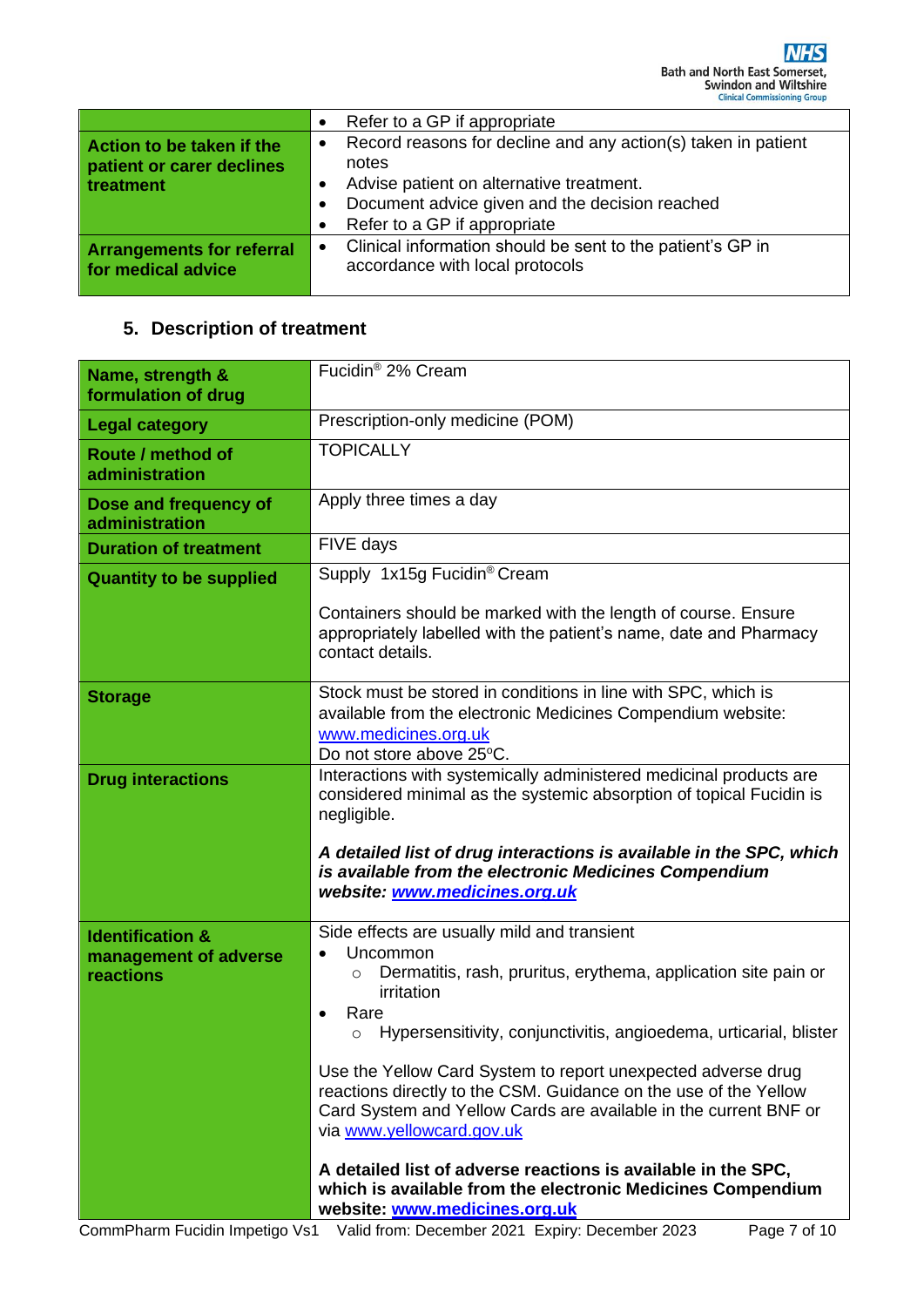| <b>Management of and</b><br>reporting procedure for<br>adverse reactions | Healthcare professionals and patients/carers are encouraged to<br>report suspected adverse reactions to the Medicines and<br>Healthcare products Regulatory Agency (MHRA) using the Yellow<br>Card reporting scheme on: https://yellowcard.mhra.gov.uk<br>Record all adverse drug reactions (ADRs) in the patient's medical<br>record.<br>Report via organisation incident policy.<br>$\bullet$                                                                                                                                                                                                                                                                                                                                                                                                                                                                                                                                                                                                                                                                                                                                                                                                                                                                                                                                                                                                                                                                                                                                                                                                                                                                                                                                                                                                                                                                                       |
|--------------------------------------------------------------------------|---------------------------------------------------------------------------------------------------------------------------------------------------------------------------------------------------------------------------------------------------------------------------------------------------------------------------------------------------------------------------------------------------------------------------------------------------------------------------------------------------------------------------------------------------------------------------------------------------------------------------------------------------------------------------------------------------------------------------------------------------------------------------------------------------------------------------------------------------------------------------------------------------------------------------------------------------------------------------------------------------------------------------------------------------------------------------------------------------------------------------------------------------------------------------------------------------------------------------------------------------------------------------------------------------------------------------------------------------------------------------------------------------------------------------------------------------------------------------------------------------------------------------------------------------------------------------------------------------------------------------------------------------------------------------------------------------------------------------------------------------------------------------------------------------------------------------------------------------------------------------------------|
| <b>Written information to be</b><br>given to patient or carer            | Give marketing authorisation holder's patient information leaflet<br>$\bullet$<br>(PIL) provided with the product.<br>Provide PIL on impetigo, which can be downloaded from the<br>$\bullet$<br><b>British of Dermatologists website</b><br>http://www.bad.org.uk/shared/get-<br>file.ashx?id=211&itemtype=document<br>Information on impetigo can be downloaded from the NHS<br>$\bullet$<br>choices website http://www.nhs.uk/conditions for patients                                                                                                                                                                                                                                                                                                                                                                                                                                                                                                                                                                                                                                                                                                                                                                                                                                                                                                                                                                                                                                                                                                                                                                                                                                                                                                                                                                                                                               |
| <b>Patient advice / follow up</b><br>treatment                           | Explain that impetigo is not usually serious but can spread if not<br>$\bullet$<br>treated.<br>Reassure the patient that impetigo usually heals completely<br>$\bullet$<br>without scarring and that serious complications are rare<br>Advise to complete the course supplied, even if feeling better<br>$\bullet$<br>Discuss side effects and advise to come back if side effects<br>$\bullet$<br>occur<br>Safety netting advice should be given: return to pharmacy if<br>$\bullet$<br>lesions are not improving 5 days after initiation of Fucidin <sup>®</sup> or are<br>becoming more widespread (consider whether oral treatment or<br>a GP referral are appropriate) and consider red flags<br>Advice on management of impetigo including hygiene measures<br>$\bullet$<br>to aid healing, including recommending that the person washes<br>the affected area with soapy water. Advise patient to try not to<br>touch patches of impetigo and if they do to wash hands<br>afterwards.<br>Avoid scratching affected areas and keep fingernails clean and<br>cut short.<br>Don't share towels, clothing, bathwater or flannels etc. until the<br>$\bullet$<br>infection has cleared.<br>Children and adults should be advised to stay away from school<br>$\bullet$<br>and other childcare facilities or work until the lesions are healed<br>dry and crusted over or 48 hours after Fucidin <sup>®</sup> treatment has<br>started. Food handlers are required by law to inform employers<br>immediately if they have impetigo<br>Advise on symptom relief including appropriate 'over the counter'<br>$\bullet$<br>analgesia.<br>Advise the patient or their carer to return unused cream at<br>$\bullet$<br>completion of course to the community pharmacist for disposal<br>Advise the patient or their carer not to share the tube of cream<br>$\bullet$<br>with anyone else |
| <b>Records</b>                                                           | Record:<br>that valid informed consent was given<br>$\bullet$<br>name/signature of individual, address, date of birth and GP with<br>$\bullet$<br>whom the individual is registered (if relevant)<br>History, examination, investigations, diagnosis<br>$\bullet$                                                                                                                                                                                                                                                                                                                                                                                                                                                                                                                                                                                                                                                                                                                                                                                                                                                                                                                                                                                                                                                                                                                                                                                                                                                                                                                                                                                                                                                                                                                                                                                                                     |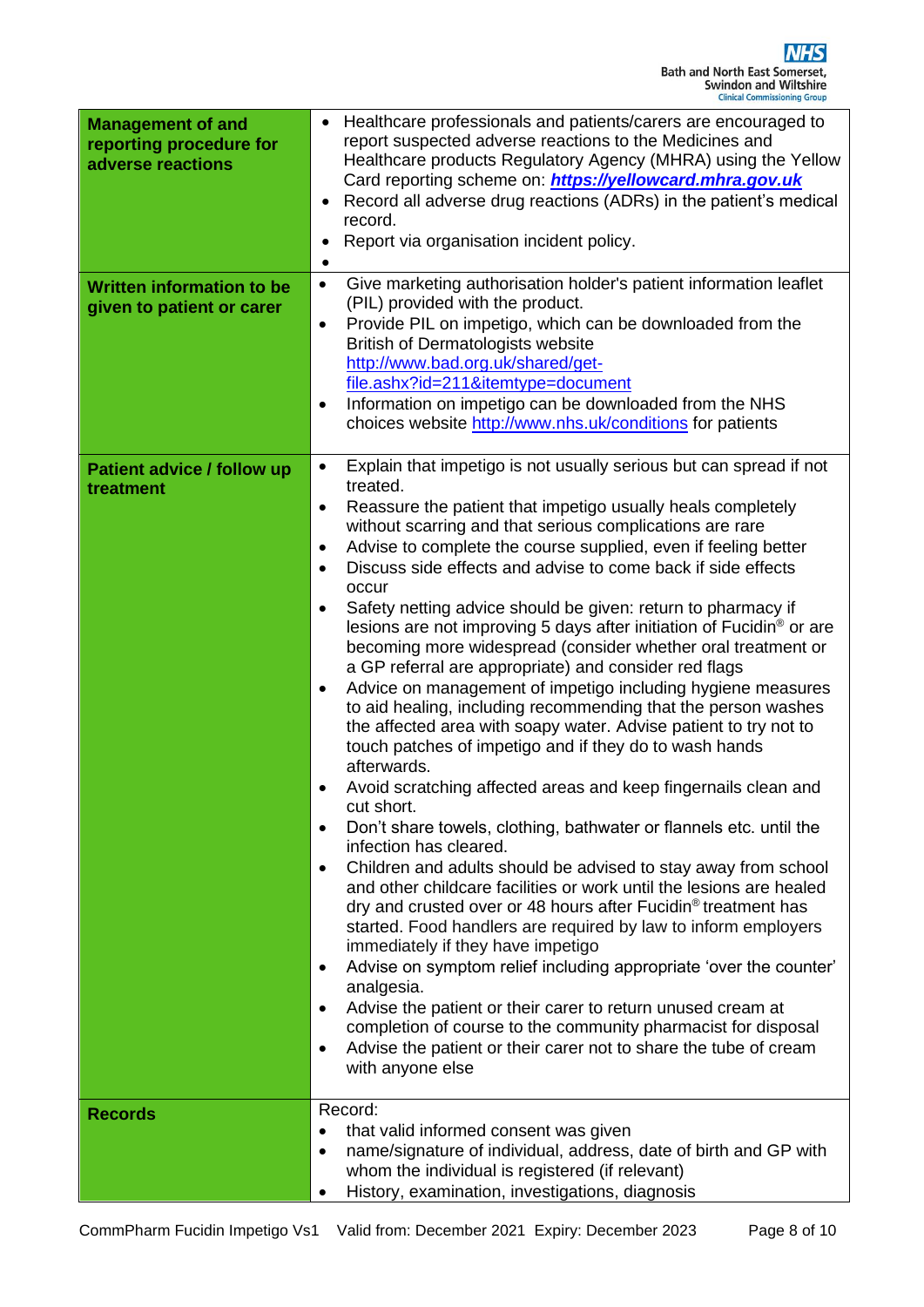| Drug history including any allergies                                                                                                         |  |
|----------------------------------------------------------------------------------------------------------------------------------------------|--|
| name of registered health professional<br>$\bullet$                                                                                          |  |
| name and brand of medication supplied/administered<br>$\bullet$                                                                              |  |
| date and time of supply/administration<br>٠                                                                                                  |  |
| dose, form and route of supply/administration<br>٠                                                                                           |  |
| quantity supplied/administered<br>$\bullet$                                                                                                  |  |
| batch number and expiry date (if applicable)<br>$\bullet$                                                                                    |  |
| advice given, including advice given if excluded or declines<br>$\bullet$                                                                    |  |
| treatment                                                                                                                                    |  |
| details of any adverse drug reactions and actions taken<br>٠                                                                                 |  |
| supplied via Patient Group Direction (PGD)<br>$\bullet$                                                                                      |  |
| Referral arrangements (including self-care)                                                                                                  |  |
| Add patient name and date of supply to the pack before issuing.                                                                              |  |
| Records should be signed and dated (or a password controlled<br>e-records).                                                                  |  |
| All records should be clear, legible and contemporaneous.                                                                                    |  |
| A record of all individuals receiving treatment under this PGD<br>should also be kept for audit purposes in accordance with local<br>policy. |  |

# **6. Key references**

| <b>Key references</b> | $\bullet$ | Summary of Product Characteristics for Fucidin <sup>®</sup> (available at<br>www.emc.medicines.org.uk                            |
|-----------------------|-----------|----------------------------------------------------------------------------------------------------------------------------------|
|                       | $\bullet$ | British National Formulary (available online at<br>www.medicinescomplete.com) [accessed 08/03/2016, 24/05/2018])                 |
|                       | $\bullet$ | British National Formulary for Children (available online at                                                                     |
|                       | $\bullet$ | www.medicinescomplete.com)<br><b>BSW Antimicrobial Prescribing Guidelines available</b>                                          |
|                       |           | https://prescribing.bswccg.nhs.uk/wpdm-package/wiltshire-swindon-<br>banes-primary-care-antibiotic-guidance-jan-2019-nice-update |
|                       | $\bullet$ | NICE Clinical Knowledge Summaries (available at                                                                                  |
|                       | $\bullet$ | https://cks.nice.org.uk/impetigo)<br>NICE NG 153 Impetigo: antimicrobial prescribing (available online at                        |
|                       |           | https://www.nice.org.uk/guidance/ng153/resources/visual-summary-pdf-<br>7084853533)                                              |
|                       |           |                                                                                                                                  |